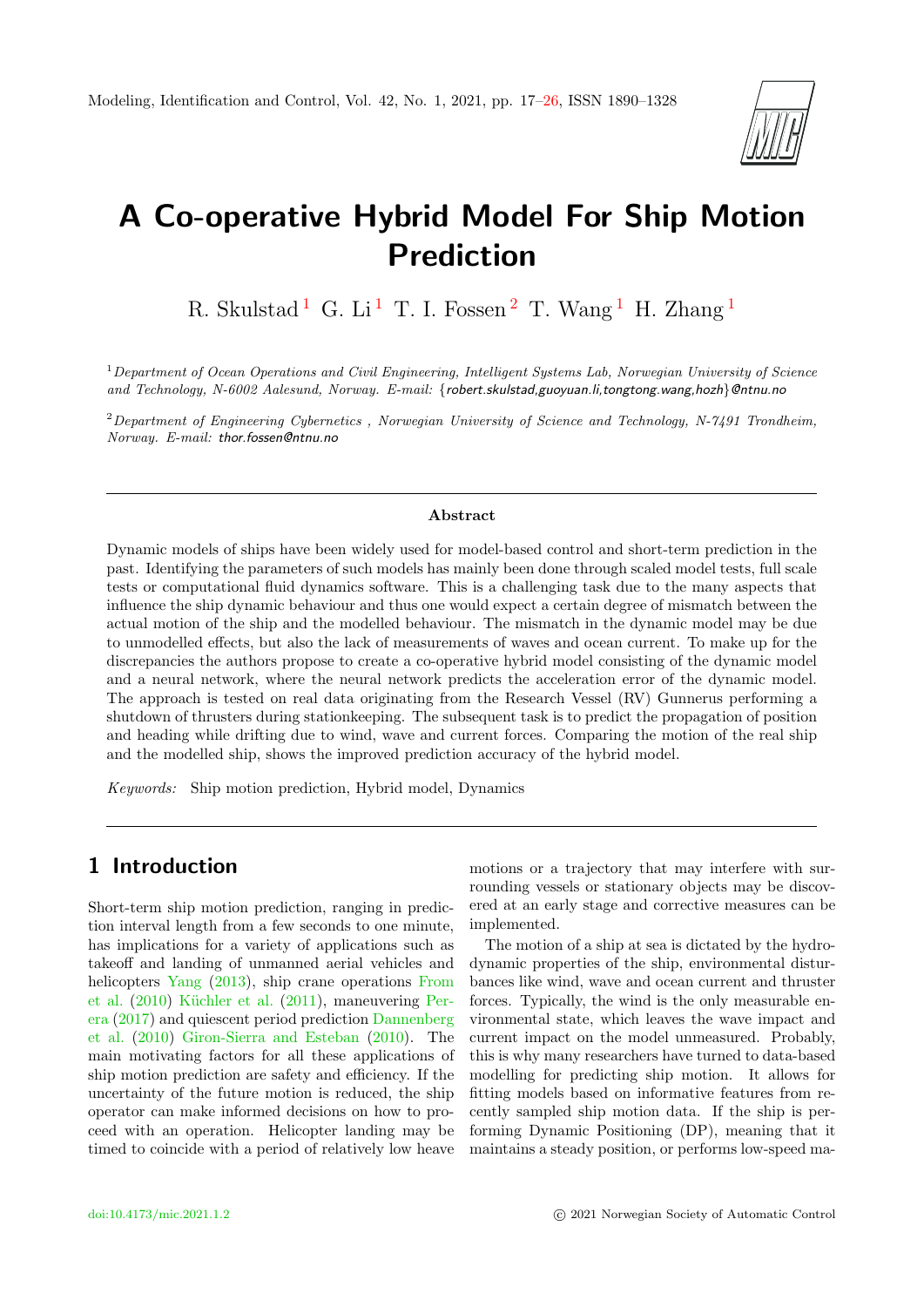neuvering using thrusters, observers have been developed that filter out the wave-induced oscillatory motion and estimate the apparent force caused by a combination of wave drift force and ocean currents [Fossen](#page-8-5) [and Perez](#page-8-5) [\(2009\)](#page-8-5). However, they depend on information about the sea state and requires that the ship is actively controlled.

In this paper we investigate the benefit of combining a dynamic model with a data-based model for predicting the future position and heading of a ship. The dynamic model is identified through scaled model experiments and describes the motion of the ship in 3 degrees of freedom (DOF): longitudinal/lateral motion and rotation about the vertical axis of the ship [Hassani et al.](#page-8-6) [\(2015\)](#page-8-6). Forces due to wind and thrusters are accounted for as well. But, due to lack of knowledge of wave and current impact on the ship and inherent model fidelity limitations, the model output will not describe the 3 DOF motion of the real ship perfectly. Thus, based on a limited set of recent data to perform model parameter adaptation, the data-based model corrects the dynamic model on an acceleration level. In this way, the general trends in future motion may be outlined by using existing knowledge, leaving the data-based model with less of a challenge in predicting the residuals of the original model.

Hybrid modelling, using an identified model of a process along with a data-based model to amend its deficiencies, has been explored in the past [van de Ven](#page-9-2) [et al.](#page-9-2) [\(2007\)](#page-9-2). Albeit, with a focus of improving parameter estimates of a partially known model. The present study focuses on compensating the predictions made by a model which is assumed to be complete, but lacking information about the complete environmental disturbances [Skulstad et al.](#page-8-7) [\(2021\)](#page-8-7).

When the ship is automatically controlled, either for stationkeeping or trajectory tracking under normal operating conditions, the assumption is that the ship will maintain its desired motion state and therefore no prediction is needed. Therefore, the case study presented in this paper shows the use of predictions during a power failure situation. While power failures during stationkeeping operations is unlikely due to power plant and thruster redundancy for ships involved in critical operations, the consequences may be severe. Often such operations take place close to other ships or offshore structures or during deployment of seabed installations. Being able to predict the future position and heading during such a failure could provide the ship operator with valuable information on whether or not to carry out the operation, and thus enhances the quality of the pre-operation risk analysis. This insight might also be of use in decision-making for autonomous ships where a failure requires a proper response based

on the future trajectory of the ship [Blindheim et al.](#page-7-0) [\(2020\)](#page-7-0).

### 2 Related work

Ship motion prediction models range from completely transparent kinetic models [Triantafyllou et al.](#page-9-3) [\(1983\)](#page-9-3), through kinematic models [Perera](#page-8-2) [\(2017\)](#page-8-2) to regression models [Brandsæter and Vanem](#page-8-8) [\(2018\)](#page-8-8) and black-box Machine Learning (ML) models [Yin et al.](#page-9-4) [\(2017\)](#page-9-4). Each domain has their own strengths and weaknesses. Applying a kinetic model to prediction requires knowing the parameters that go into the model. This may be performed using scaled model experiments [Hassani](#page-8-6) [et al.](#page-8-6) [\(2015\)](#page-8-6) or specialized hydrodynamic computer programs. It is challenging to determine all the parameters of the models to a satisfactory accuracy [van de](#page-9-2) [Ven et al.](#page-9-2) [\(2007\)](#page-9-2) covering all the various speed regimes and environmental conditions a vessel may encounter. However, the relations between measured data and future motion are explicit and defined by functions describing forces that are derived using well-established theory [Fossen](#page-8-9) [\(2011\)](#page-8-9).

Kinematic models disregard the forces induced by a ship moving on the surface of the ocean and apply only the relation between acceleration/velocity and heading to get positions. A complete method of estimation and prediction of vessel trajectories is presented in [Perera](#page-8-2) [\(2017\)](#page-8-2). An extended Kalman filter was used to estimate the states of a kinematic ship maneuvering model. Estimated states were then applied to determine navigation vectors, which were input to a vector product-based prediction method for calculating future positions and heading.

ML offers a way of modelling the ship behaviour without explicitly identifying parameters that relate environmental disturbances, ship state and thruster forces to future ship states [Li et al.](#page-8-10) [\(2017\)](#page-8-10). However, this comes at the cost of model transparency and the requirement of having sufficiently rich data such that the data-based model is able to generalize to new inputs. An online approach to ship roll angle prediction was presented in [Yin et al.](#page-9-4) [\(2017\)](#page-9-4). They applied an adaptive sliding window to include relevant recently sampled data which best describe the time-varying dynamics of the ship. The Radial Basis Function (RBF) Neural Network (NN) used in their study was updated in a sequential manner. A similar sequential RBF network was used for multi-step predictions in relation to predictive control of a ship's course in [Yin et al.](#page-9-5) [\(2010\)](#page-9-5). Recently, recurrent networks have also been used for predicting roll/pitch angles and heave motion [Zhang](#page-9-6) [et al.](#page-9-6) [\(2020\)](#page-9-6) [Duan et al.](#page-8-11) [\(2019\)](#page-8-11) and horizontal motion [Skulstad et al.](#page-8-12) [\(2019\)](#page-8-12).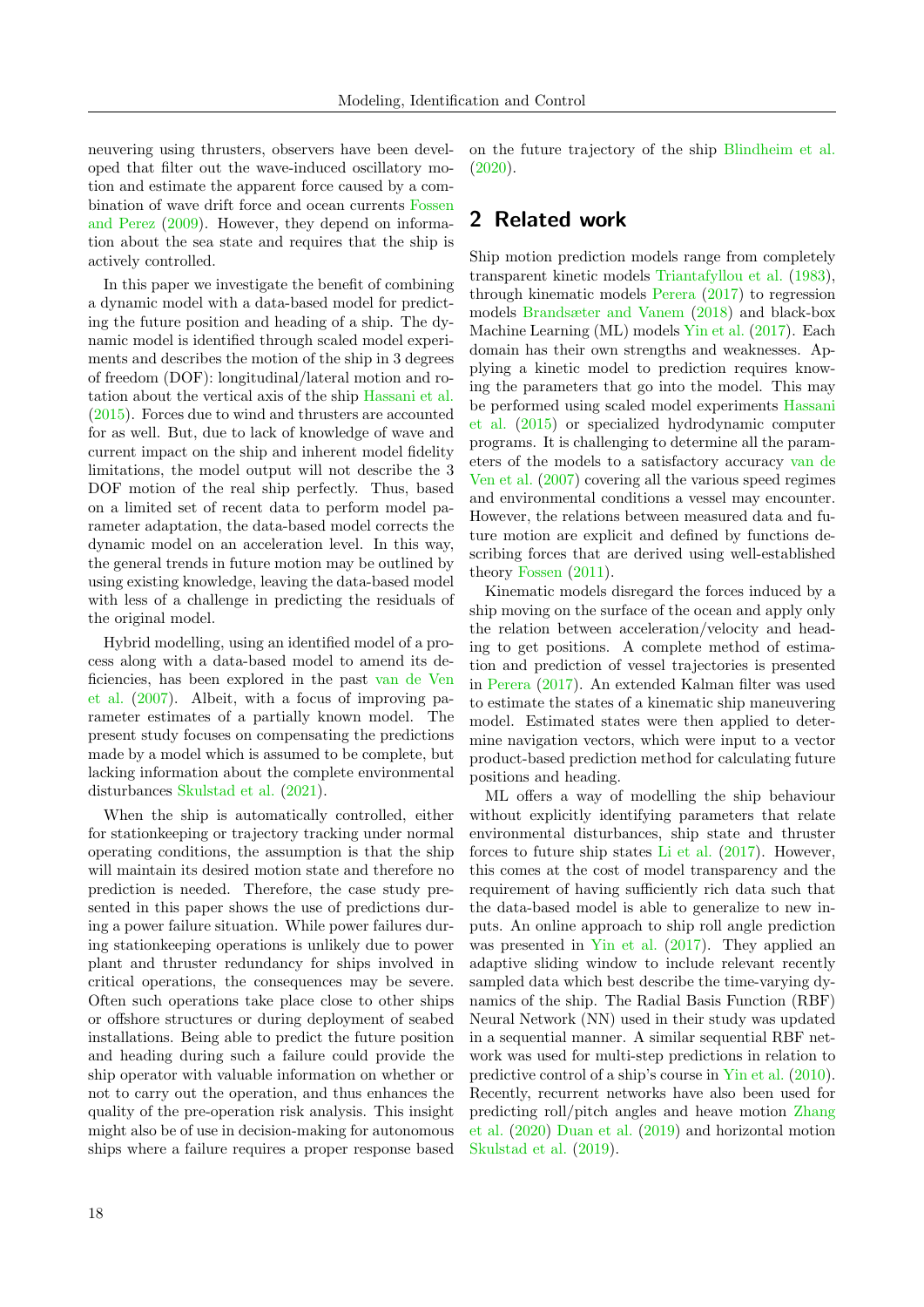Support vector regression (SVR) models represent an alternative to NNs for creating data-based predictive models [Li et al.](#page-8-13) [\(2016\)](#page-8-13). By recognizing that the roll angle exhibits a periodic term when exposed to waves, Li et al. combined a periodogram estimation method with a SVR model to predict the roll angle up to 15 seconds ahead [Li et al.](#page-8-14) [\(2019\)](#page-8-14). Comparison against pure SVR and NN models showed the benefit of including such a hybrid prediction scheme. The periodicity seen in the time series of ship roll and pitch angle and heave motion may also be handled by decomposition of the signals using e.g. empirical mode decomposition [Hong et al.](#page-8-15) [\(2019\)](#page-8-15) [Duan et al.](#page-8-16) [\(2015b\)](#page-8-16). For such an approach each mode is related to a predictive model, such as the SVR, and the individual predictions are merged to form the prediction of the original signal.

The Autoregressive (AR) method makes use of only the history samples of a certain state and is an efficient way of obtaining predictions a few seconds ahead [From et al.](#page-8-0) [\(2010\)](#page-8-0). Optimized parameters may be obtained through a recursive least squares method [Ma](#page-8-17) [et al.](#page-8-17) [\(2006\)](#page-8-17). The AR method is efficient, but it is a linear method which is limited by the assumption of having a stationary time series [Duan et al.](#page-8-18) [\(2015a\)](#page-8-18). To overcome these limitations Yang et al. applied the Bayes Information Criteria to select the model coefficient size and also implemented a factor that reduced the impact of the most distant samples [Yang](#page-9-1) [\(2013\)](#page-9-1).

The performance of data-based methods, such as ML and AR, heavily depend on the amount and relevance of the training data with respect to the data used during the prediction stage. And, given a certain training dataset containing relevant and sufficient amount of data, the training time can not be determined up front [Takami et al.](#page-9-7) [\(2021\)](#page-9-7). Predictors that apply a priori information about the ship dynamics, such as identified maneuvering models, face fidelity issues due to the abundance of operational conditions that influence on the dynamics of the ship. The deficiencies of the two modelling domains makes combining models from the two a natural choice. Training efficiency of the data-based predictor may be enhanced by predicting residual errors in the dynamic model predictions. And those residual predictions may be used to account for the previously mentioned fidelity issues [Skulstad et al.](#page-8-7) [\(2021\)](#page-8-7).

## 3 Ship motion predictors

In this section predictors that apply a priori information about the components of the system will be introduced. In a scenario where data is scarce and the event that triggers the prediction is seldom seen, purely

data-based predictors will have limited information to perform successful predictions.

#### <span id="page-2-1"></span>3.1 Model-based predictor

A purely model-based ship motion predictor embeds the models of the environment impact on the ship, thruster forces and the hydrodynamic models of the ship hull. This is visualized in Figure [1.](#page-3-0)

In combination these models output the total force exerted on the ship hull and these forces are converted to accelerations through the known mass matrix of the ship, shown in eq.  $(1)$ .

<span id="page-2-0"></span>
$$
M_{RB}\dot{\boldsymbol{\nu}} + \boldsymbol{C}_{RB}(\boldsymbol{\nu})\boldsymbol{\nu} + \boldsymbol{M}_A\dot{\boldsymbol{\nu}}_r + \boldsymbol{C}_A(\boldsymbol{\nu}_r)\boldsymbol{\nu}_r + (1) \boldsymbol{D}\boldsymbol{\nu}_r + \boldsymbol{D}_n(\boldsymbol{\nu}_r)\boldsymbol{\nu}_r = \boldsymbol{\tau}_c + \boldsymbol{\tau}_{wi} + \boldsymbol{\tau}_{wa}.
$$

In the above equation the ship velocity relative to current is given as  $v_r = v - v_c$  where  $v_c =$  $\begin{bmatrix} u_c & v_c & 0 \end{bmatrix}^T$  denotes the components of the current velocity in the coordinate frame of the ship. The current velocity is presumed irrotational in this case.  $M_{BR}$  and  $M_A$  are the rigid body and added mass matrices of the ship. Coriolis and centripetal forces are included through  $C_A(\nu_r)$  and  $C_{RB}(\nu)$ , linear damping through D and nonlinear damping through  $D_n(\nu_r)$ . Forces generated by the three thrusters are given as  $\tau_c$ , while the environmental forces due to wind and waves are given by  $\tau_{wi}$  and  $\tau_{wa}$ , respectively.  $\tau_{wa}$  and  $\nu_c$  are unknown and will therefore not be considered further as inputs to the dynamic model.

The block named Model-based predictor in Figure [1](#page-3-0) contains these models. Integrating the accelerations once yields the predicted propagated velocities,  $\hat{\boldsymbol{\nu}}_{t+1}$ , given in the coordinate frame of the ship. A rotation by the heading angle to obtain velocities relative to North and East, followed by a second integration results in predicted positions and heading,  $\hat{\eta}_{t+1}$ .

At the beginning of the prediction interval the thrusters are each fed with their respective most recent sample from the thrusters,  $u_0$ , where the subscript 0 signifies the start of the prediction interval. For the azimuth thrusters this corresponds to an azimuth angle and a Revolutions Per Minute (RPM) command, and for the tunnel thruster an RPM command. During a power failure the thrusters do not actively produce force. The only force they induce on the ship is due to moving through the water at a non-zero velocity. These values are updated based on the predicted ship velocities.

Thruster forces are acquired through the execution of hydrodynamic models created by the manufacturer of the thrusters. The individual thrust outputs depend on the control commands issued by the motion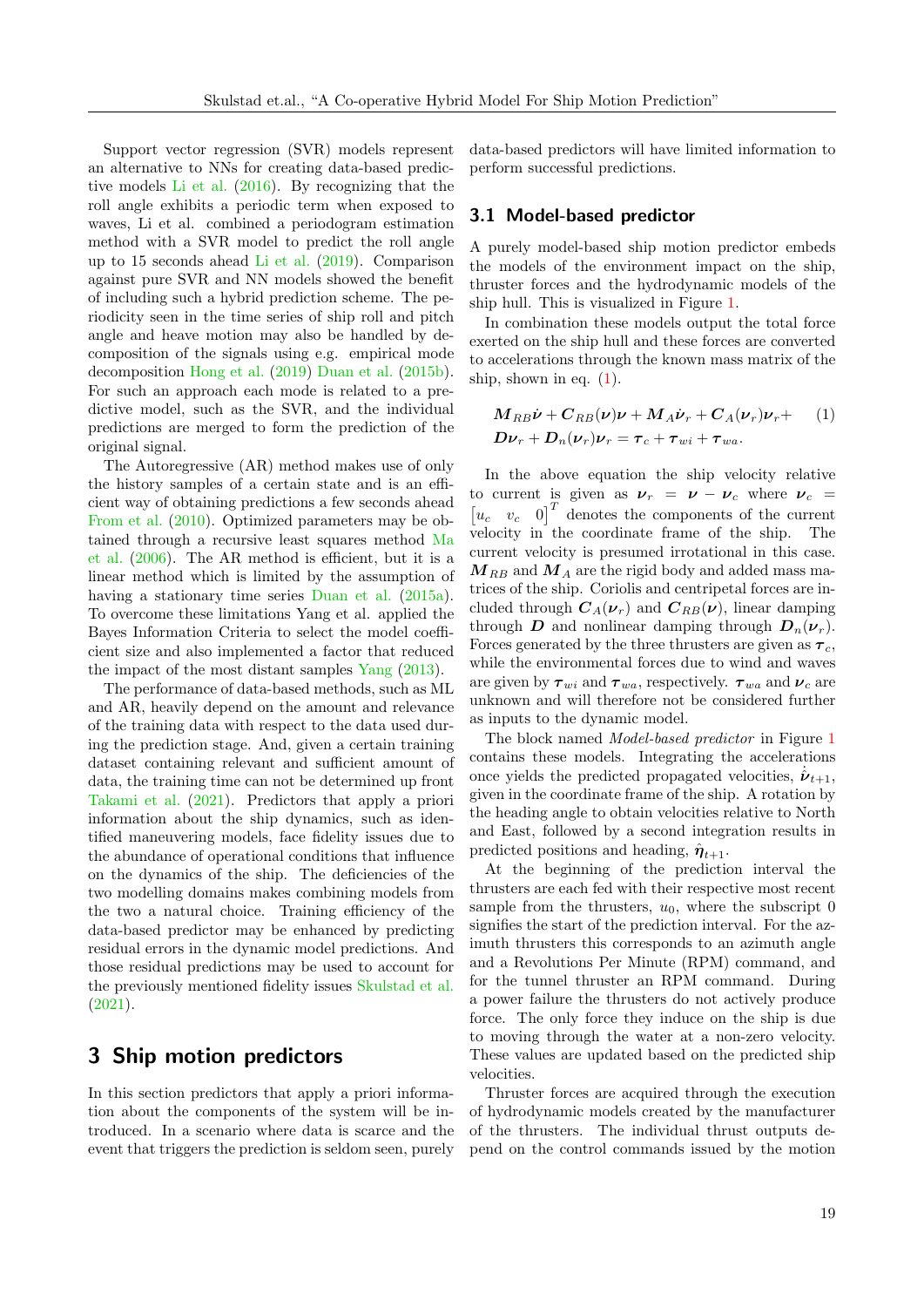

<span id="page-3-0"></span>Figure 1: Model-based predictor

controller as well as the ship speed and is valid for the  $4$  the ship is shown in eq. [\(3\)](#page-3-3). quadrants of operation given in Table [1](#page-3-1) [Smogeli](#page-8-19) [\(2006\)](#page-8-19).

<span id="page-3-1"></span>Table 1: The 4 quadrants of propeller operation parameterized by RPM  $(n)$  and inflow velocity  $(V<sub>a</sub>)$  (courtesy of [Smogeli](#page-8-19) [\(2006\)](#page-8-19)).

| (20.4)         |     |          |                     |              |  |  |  |
|----------------|-----|----------|---------------------|--------------|--|--|--|
| Parameter      | 1st | $2^{nd}$ | $3^{rd}$            | $t\hbar$     |  |  |  |
| n              |     | - 11     | - 11<br>$^{\prime}$ | $\mathbf{L}$ |  |  |  |
| $\overline{a}$ |     |          |                     |              |  |  |  |

The ship used in this study has three thrusters: one bow tunnel thruster and two main azimuth thrusters at the stern. Converting their individual, local, thrust force into a combined force acting in the centre of gravity of the ship requires the 3x3 thrust configuration ma-trix shown in eq. [\(2\)](#page-3-2).  $s(\cdot)$  and  $c(\cdot)$  are abbreviations of the sine and cosine functions.

$$
\boldsymbol{\tau}_{c} = \begin{bmatrix} 0 & c(\alpha_{p}) & c(\alpha_{s}) \\ 1 & s(\alpha_{p}) & s(\alpha_{s}) \\ l_{tx} & l_{px}s(\alpha_{p}) & l_{sx}s(\alpha_{s}) \\ -l_{py}c(\alpha_{p}) & -l_{sy}c(\alpha_{s}) \end{bmatrix} \times \begin{bmatrix} T_{tn} \\ T_{pa} \\ T_{sa} \end{bmatrix}
$$
 (2)

The tunnel thruster cannot rotate and thus produces positive or negative thrust,  $T_{tn}$ , along the lateral axis of the ship at a distance  $l_{tx}$  from the ship's centre of gravity. Azimuth thrusters may rotate and the angles for the port and starboard thruster are  $\alpha_p$  and  $\alpha_s$ , respectively. Their individual thrust,  $T_{pa}$  and  $T_{sa}$ , is applied at locations  $(l_{px},l_{py})$  and  $(l_{sx},l_{sy})$  relative to the ship's centre of gravity.

Wind related variables are also unknown for future time instances, so the values sampled at the prediction interval start is used  $(V_{w,0}$  and  $\beta_{w,0})$ . The resulting estimated force,  $\tau_{wi}$ , given in the coordinate frame of

<span id="page-3-3"></span>
$$
\tau_{wi} = \frac{1}{2} \rho_a V_{rw}^2 \begin{bmatrix} C_X(\gamma_{rw}) A_{Fw} \\ C_Y(\gamma_{rw}) A_{Lw} \\ C_N(\gamma_{rw}) A_{Lw} L_{oa} \end{bmatrix}
$$
 (3)

The wind force coefficients  $C_X$ ,  $C_Y$  and  $C_N$  depend on the relative wind direction,  $\gamma_{rw}$ , and they are typically derived using either computational fluid dynamics software or wind tunnel tests [Hassani et al.](#page-8-6) [\(2015\)](#page-8-6). In addition to the force coefficients the model requires air density,  $\rho_a$ , relative wind velocity,  $V_{rw}$ , area of the ship's frontal and lateral projection,  $A_{F_w}$  and  $A_{L_w}$ , and the overall length of the ship,  $L_{oa}$ .

To perform multi-step predictions the equation of motion, given in eq. [\(1\)](#page-2-0), is solved for the acceleration,  $\dot{\nu}$ . Integration according to Figure [1](#page-3-0) allows for feeding back the velocities. Repeating this process gives predicted accelerations, velocities, positions and heading at future time instances.

#### 3.2 Hybrid model predictor

<span id="page-3-2"></span>In the hybrid model the dynamic model is applied as described in section [3.1,](#page-2-1) while a data-based model aims to predict the discrepancy in the acceleration of the model-based predictor. Discrepancies will always be present due to the complex environment in which the ship operates. In the present study the discrepancies also come from not having measurements or estimates of the ocean current, such that the dynamic model may account for these forces. The training scheme is shown in Figure [2.](#page-5-0)

The objective of the NN predictor is to predict  $\Delta \dot{\nu}_{t+1} = \dot{\nu}_{t+1} - \dot{\nu}_{t+1}$ , where  $\dot{\nu}_{t+1}$  is the actual acceleration of the ship and  $\hat{\nu}_{t+1}$  is the acceleration predicted by the model-based predictor. For each sample in the Historical data of Figure [2,](#page-5-0) the model-based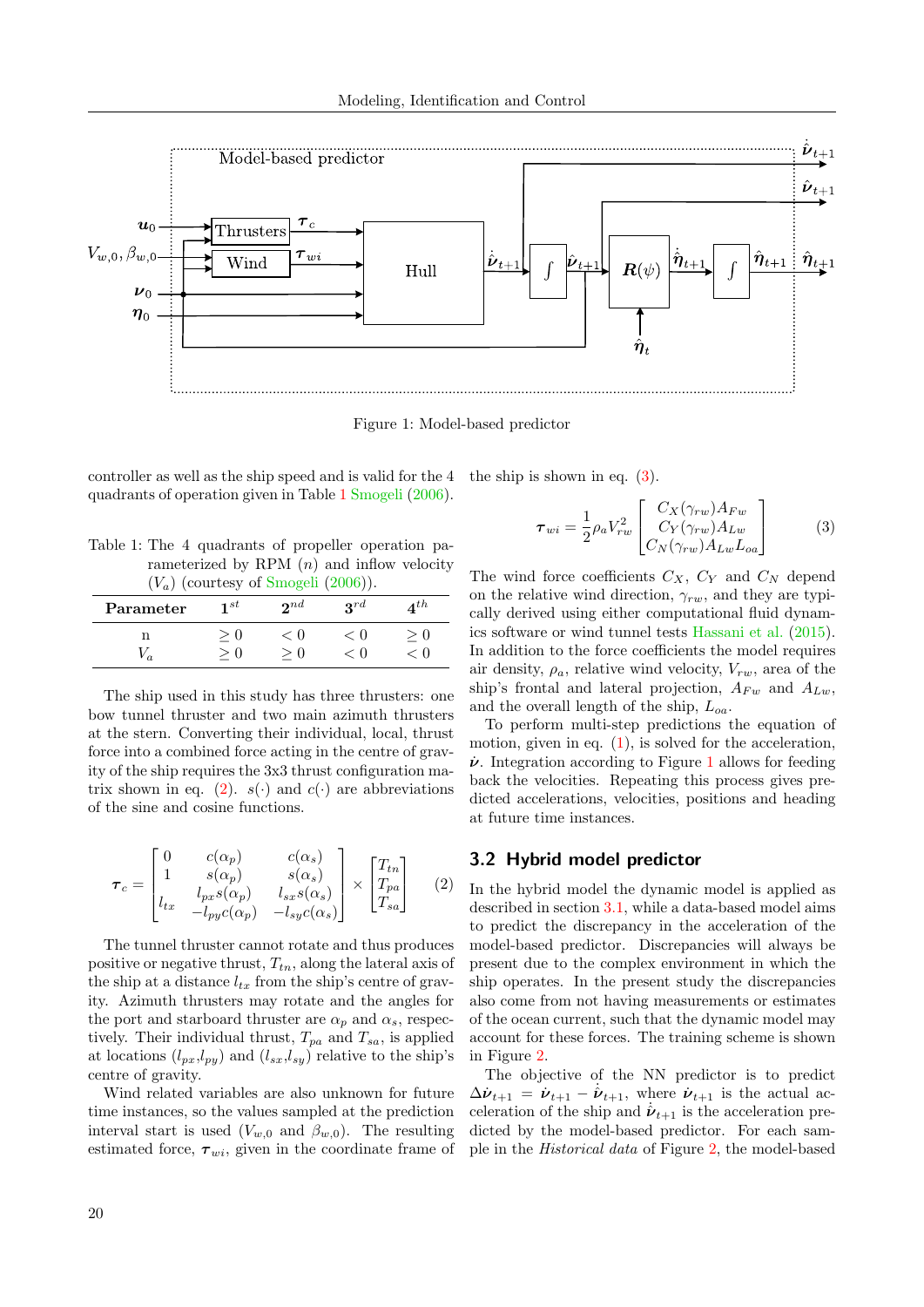prediction of the surge, sway and yaw acceleration one second ahead is compared against the true acceleration one second ahead. This yields the targets for the supervised training procedure of an ensemble of feedforward NNs. Ensembles are applied in order to average the effect of random weight/bias initialization in the individual NNs. A subset of all the available inputs, shown as  $X_{tr,t}$  in Figure [2,](#page-5-0) is extracted according to the feature selection procedure described in Section [3.3.](#page-4-0) The available features also include virtual sensors in the form of states predicted by the model-based predictor and the NNs (see Figure [2\)](#page-5-0). This results in the input training data,  $\mathbf{X}'_{tr,t}$ .

Figure [2](#page-5-0) shows the application of the hybrid predictor when used to output predictions of the future north/east position and heading angle. The modelbased predictor initially receives the following, most recently sampled, data:

- Position and heading,  $\eta_0$ , relative to the North East Down coordinate frame.
- Linear and angular velocities,  $\nu_0$ , given in the coordinate frame of the ship.
- Wind speed and direction,  $V_{wi,0}$  and  $\beta_{wi,0}$  (relative to north).
- Thruster control commands,  $u_t$ . These remain constant throughout the prediction interval.

Executing the model-based predictor results in predictions of acceleration, velocity and position at one second ahead of the prediction interval start time. These predictions are passed to the Sensors block for potential use as input features to the NNs at subsequent steps. Then an input vector is drawn from the set of available sensor data according to the feature selection scheme. A predicted acceleration discrepancy is output by a forward pass over the data-based predictor to get  $\Delta \hat{\nu}_{t+1}$ . Summing the predicted acceleration discrepancy and the model-based predicted accelerations yields the corrected acceleration, which is propagated through integrators to achieve the predicted position and heading angle at one second ahead of the initial time instance. This process is repeated 60 times for a one minute prediction interval.

A motivating factor for selecting an iterative multistep prediction strategy, as opposed to directly predicting the complete future acceleration discrepancy vector, lies in the nature of the process that generates the training data. When the ship is actively controlled the control commands change as fast as 1 Hz. This limits the temporal validity of the acceleration predictions made by the model-based predictor, which is used to generate supervised training data for the NNs. The NN

structure applied in this paper is a regular feedforward network consisting of two layers of 20 units applying a hyperbolic tangent activation function. The output layer has three units and applies linear activation functions.

#### <span id="page-4-0"></span>3.3 Feature selection and extraction

Selecting features that contain useful information for predicting a certain target value is beneficial in terms of generalization ability of the NNs, reducing computational burden and providing a more interpretable model. In this paper this is achieved by first acknowledging that as the model-based predictor performs multi-step predictions, only the position and heading and the respective velocities will be propagated/updated. Thus, features such as roll and pitch angle, their velocities, and wind direction and velocity remain constant throughout the prediction interval. Also, the control commands to thrusters remain constant as they do no longer contribute to actively control the ship's position and heading. By this intuition, only the position, heading and their velocities and accelerations will provide current information about the motion of the ship within the prediction interval. From this subset, which contains features that are dynamic in the prediction interval, the model-predicted longitudinal, lateral and rotational speed and accelerations were selected as input to the data-based predictor along with the previously predicted acceleration discrepancy,  $\Delta \dot{\nu}_t$ . The NNs thereby assume an auto-regressive form with exogenous inputs.

# 4 Case study

In this section the performance of the predictors are compared in a scenario where the ship operator turns off the active dynamic positioning controller. The scenario was conducted outside the port of Trondheim, Norway, and the purpose was to mimic a power failure event. The analysis, training and application of the predictors is carried out based on historical data, i.e. not onboard the ship in real time.

#### 4.1 Data and ship model

The ship used in this case study is the Research Vessel (RV) Gunnerus shown in Figure [3.](#page-5-1) It is equipped with two azimuth thrusters at the stern and one bow tunnel thruster and has an overall length of 36.25 m.

The data used for the case study presented in this section was collected during a shutdown of the active dynamic positioning control, leaving the vessel to drift freely due to forces incurred by current, wind and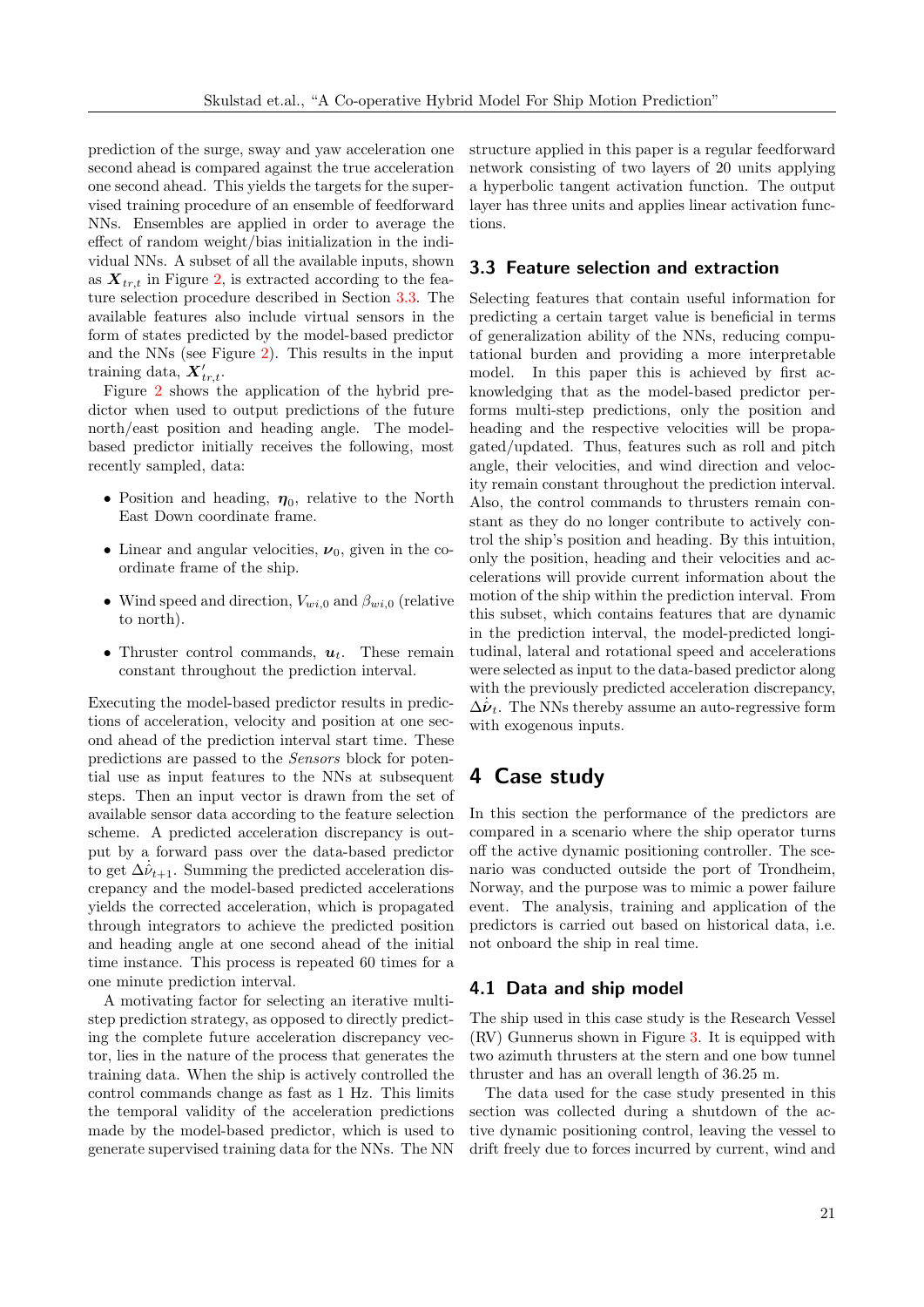

Figure 2: Hybrid predictor

waves. The sea state during the data collection was estimated by the ship operator to correspond to a sea state of 2 on the Beaufort scale. Prior to executing the simulated shutdown of dynamic positioning control, the ship performed low-speed maneuvering and stationkeeping for 50 minutes, sampling data at 1 Hz from thrusters, ship motion data, wind direction and wind speed.



Figure 3: Starboard view of the RV Gunnerus.

#### <span id="page-5-1"></span>4.2 Results

Since the parameters of the ship- and thruster models have been derived through tests using scaled model experiments and computational fluid dynamics software they describe the dynamic behaviour of the overall system well. Applying the models as-is therefore yields a reasonably accurate set of predicted future position and heading. Figure [4](#page-5-2) shows the velocities predicted every second from the point of failure to the prediction horizon end at 60 seconds ahead of time.

<span id="page-5-0"></span>

<span id="page-5-2"></span>Figure 4: The velocities related to the first prediction interval starting from the point of failure.

The performance of the model-based predictor is sensitive to initial velocities and heading. To mitigate the effect of noisy velocity measurements, seen as red lines in Figure [4,](#page-5-2) on the model-based predictions, a sliding window average of 3 seconds was applied to the heading and velocities input at the start of each prediction interval. A larger discrepancy is seen for the surge velocity predicted by the dynamic model, which indicates that either wave/ocean current-induced forces, or model discrepancies are present. The smooth output from the model-based predictor, in addition to reliably propagating its predictions, has the added effect of smoothing the output of the hybrid predictor (see Figure [5\)](#page-6-0).

Figure [5](#page-6-0) shows the acceleration prediction made by the two predictors over the course of the first predic-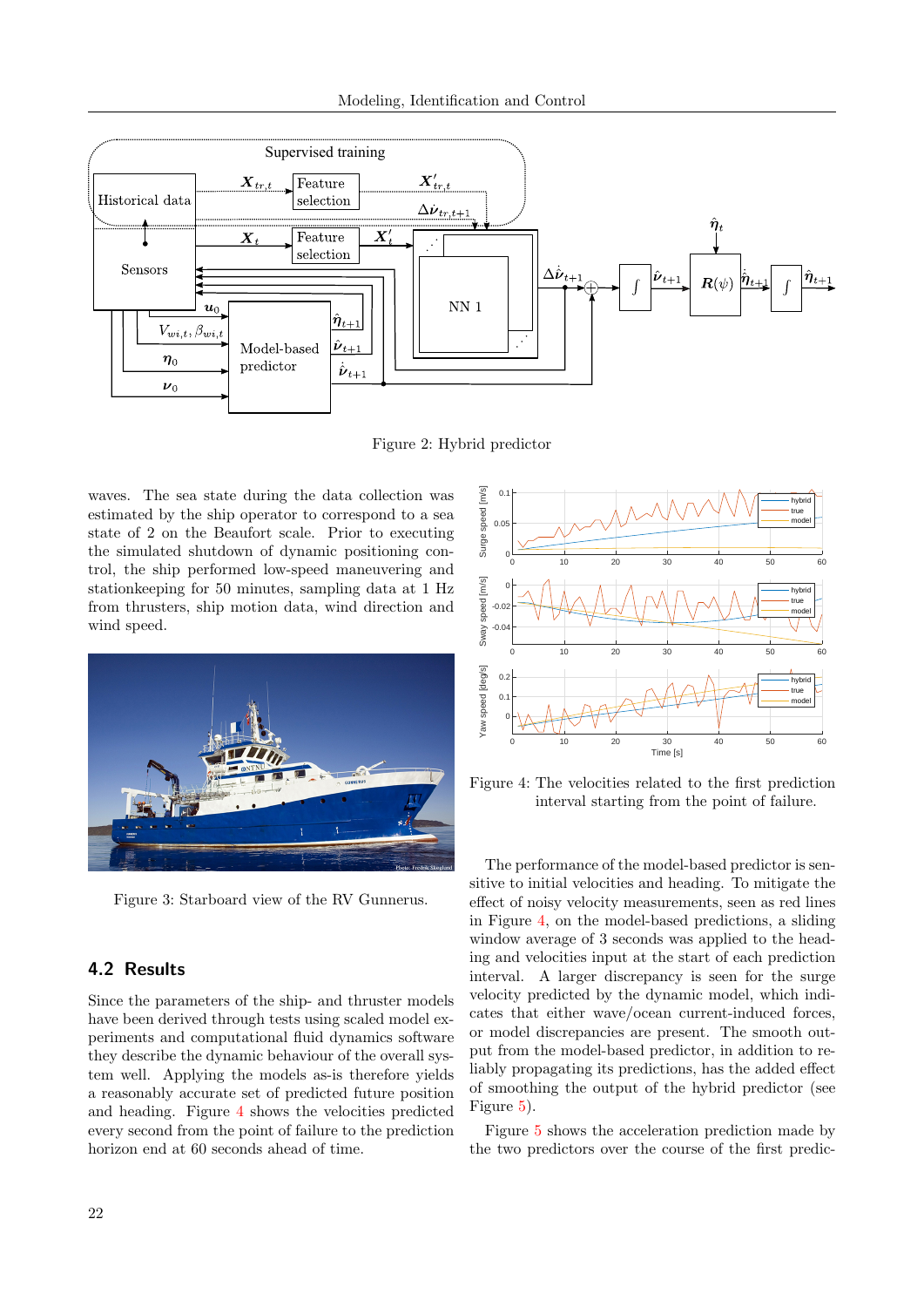<span id="page-6-1"></span>

| Model<br>type    | State                         | Position and Heading error $(5/20 \text{ intervals})$ |                                     |                                     |                                     |
|------------------|-------------------------------|-------------------------------------------------------|-------------------------------------|-------------------------------------|-------------------------------------|
|                  |                               | 15 s                                                  | 30 <sub>s</sub>                     | 45 s                                | 60 s                                |
| Hybrid<br>model  | North<br>$\text{East}$<br>Yaw | 0.14/0.17<br>0.06/0.07<br>0.14/0.21                   | 0.22/0.76<br>0.16/0.36<br>0.28/0.56 | 0.41/1.74<br>0.38/1.07<br>0.37/0.99 | 0.70/2.93<br>0.99/2.41<br>0.73/1.71 |
| Dynamic<br>model | North<br>$\text{East}$<br>Yaw | 0.26/0.21<br>0.11/0.12<br>0.25/0.23                   | 0.73/0.56<br>0.47/0.48<br>0.55/0.56 | 1.36/1.07<br>1.05/1.01<br>0.89/0.71 | 2.12/1.78<br>1.79/1.67<br>1.49/0.95 |

Table 2: Average errors in terms of North/East position and yaw angle for the first 5 and 20 prediction intervals after the power failure.



<span id="page-6-0"></span>Figure 5: The accelerations related to the first prediction interval starting from the point of failure. Note that the actual acceleration (red line) is given as the average of the 60 second prediction interval.

tion interval, starting from the time of failure. The closer proximity of the hybrid predicted acceleration to the mean acceleration, given in red, shows the positive effect of adding the acceleration prediction compensation. By running multiple prediction intervals, successively incrementing the start of the interval with one second, the average prediction errors may be discerned. In Table [2,](#page-6-1) average values of the first 5 and 20 successive, post failure, prediction intervals are given.

Due to the nature of ML algorithms, requiring data for inference which is similar to that seen in training, the predictions made on data sampled some time after the failure may not be valid. This is caused by the ship drifting and thus obtaining higher velocities relative to the low-speed and stationkeeping operation from which the training data was sampled. This is reflected by the degradation in performance of the hybrid predictor rel-

<span id="page-6-2"></span>Table 3: Average reduction in error by applying the hybrid model relative to the dynamic model predictor.

| State | Error reduction $[\%]$ (5/20 intervals) |                 |          |          |  |  |
|-------|-----------------------------------------|-----------------|----------|----------|--|--|
|       | 15 s                                    | 30 <sub>s</sub> | 45 s     | 60 s     |  |  |
| North | 46/14                                   | $66/-35$        | $70/-62$ | $67/-65$ |  |  |
| East  | 45/67                                   | 66/25           | $64/-6$  | $45/-44$ |  |  |
| Yaw   | 44/9                                    | 49/0            | $58/-39$ | $51/-80$ |  |  |

ative to the model-based predictor as the number of prediction intervals increases (see Table [3\)](#page-6-2). If a set of data covering a larger dynamic range was pre-recorded, the validity of the hybrid predictions may be extended beyond what is shown in this paper. Unlike the hybrid predictor, the average error of the model-based predictor decreases as the prediction interval start time is propagated (see Table [2\)](#page-6-1). This is attributed to the fact that as the ship drifts the transient accelerations, caused by the sudden loss of stationkeeping control, decrease.

When the ship no longer has active stationkeeping capabilities, it drifts northwards for this specific case. This is shown in Figure [6](#page-7-1) where the black dashed lines of the figure show the trajectory of the first 5 prediction intervals of the hybrid predictor, while the dash-dot lines show the corresponding model-based predictions. Averages of the 5 trajectories are given as red circles (hybrid model) and red crosses (dynamic model). The initial speed direction for the first prediction interval is given by the black arrow. Variations in the predicted trajectories are mainly due to the advancing prediction interval start time, which yields varying initial speeds. The average of the trajectories shown in Figure [6](#page-7-1) clearly show the benefit of including the acceleration corrections.

The measured wind direction and speed for the cor-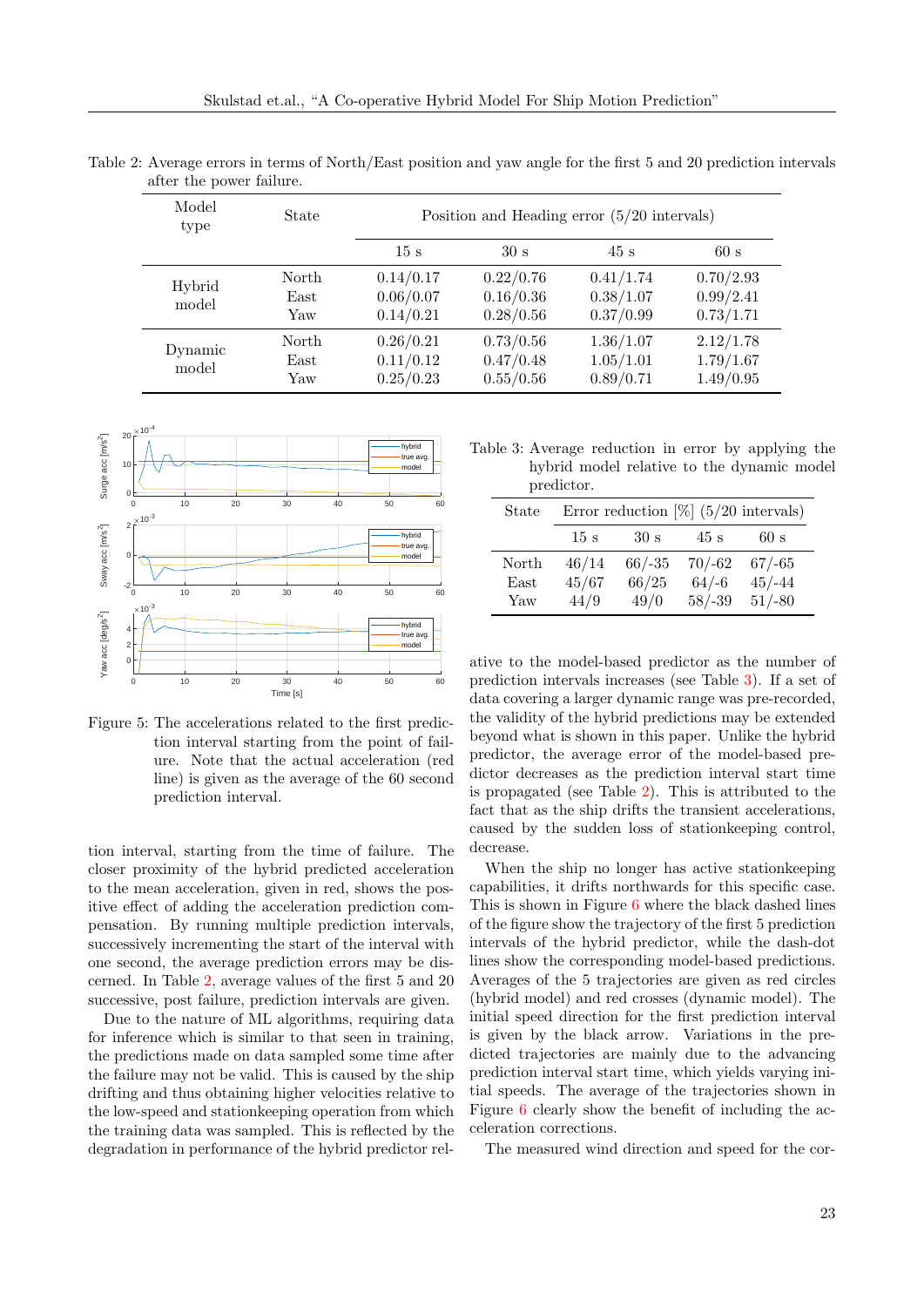

<span id="page-7-1"></span>Figure 6: Trajectories of the ship while drifting. The blue ship frames, plotted every 10 seconds, indicate the actual heading angle of the ship.



<span id="page-7-2"></span>Figure 7: Actual wind speed and direction relative to north (0 degrees). The direction is to be interpreted as "coming from ".

responding time interval are shown in Figure [7.](#page-7-2) The mean direction is roughly 157 degrees. Thus, wind effect induces forces on the hull consistent with the drifting northward trajectory. However, the ship also moves slightly due east, which is not consistent with the wind direction. Thus, due to the modest wave height, current is the remaining factor that may lead to this trajectory.

# 5 Conclusion

A hybrid predictor was constructed and its predictive performance was tested on data from a real scenario mimicking a power failure during dynamic positioning. The NN models providing acceleration corrections to the model were shown to substantially improve the accuracy of the overall motion predictions for such a case. However, as the ship drifts freely due to wind and current, it eventually attains speeds outside of the range of the data that was used to train the NNs. This limits the validity of such corrective predictions to a short time span after experiencing such a failure. In the case study presented in this paper a good match between the predicted position and heading compared to the actual position and heading was seen for the first 10, 60-second, prediction intervals.

The proposed approach may be transferred to more general purpose prediction scenarios. However, the accuracy of this method, for scenarios where future thruster commands may not be deduced at the time of prediction start, will be reduced. This is due to the influence of commands, not yet known to the predictor.

## Acknowledgments

This work was supported in part by a grant from the Knowledge-Building Project for Industry "Digital Twins for Vessel Life Cycle Service" (Project 280703) and in part by a grant from the Research-Based Innovation "SFI Marine Operation in Virtual Environment" (Project 237929) in Norway. The third author was partially funded by the Norwegian Research Council (NTNU AMOS) at the Norwegian University of Science and Technology (grant no. 223254).

## References

<span id="page-7-0"></span>Blindheim, S., Gros, S., and Arne, T. Risk-Based Model Predictive Control for Autonomous Ship Emergency Management. IFAC-PapersOnLine, 2020. doi[:10.1016/j.ifacol.2020.12.1456.](http://dx.doi.org/10.1016/j.ifacol.2020.12.1456)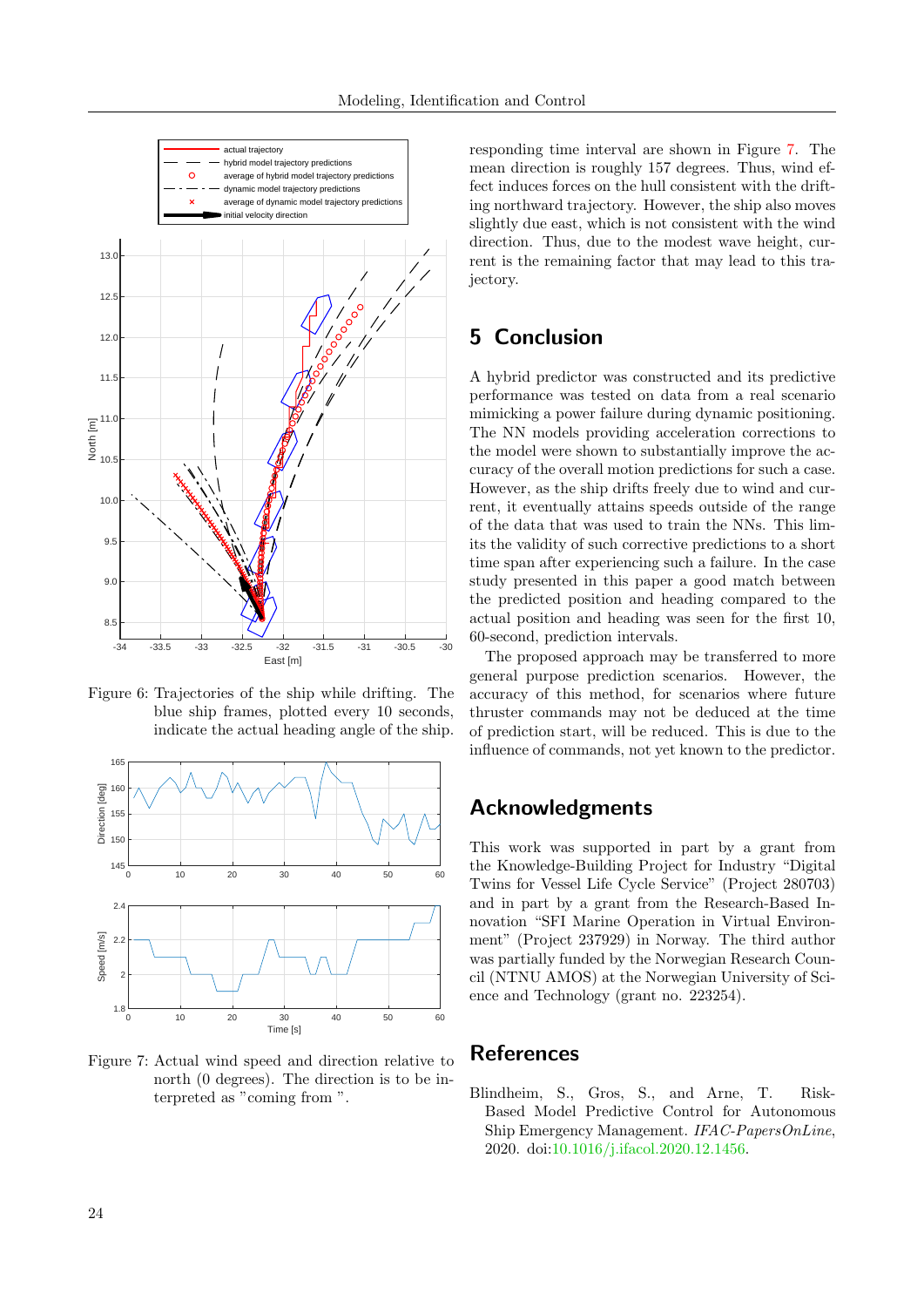- <span id="page-8-8"></span>Brandsæter, A. and Vanem, E. Ship speed prediction based on full scale sensor measurements of shaft thrust and environmental conditions. Ocean Engineering, 2018. 162(May):316–330. doi[:10.1016/j.oceaneng.2018.05.029.](http://dx.doi.org/10.1016/j.oceaneng.2018.05.029)
- <span id="page-8-3"></span>Dannenberg, J., Hessner, K., Naaijen, P., van den Boom, H., and Reichert, K. The On board Wave and Motion Estimator OWME. In International Offshore and Polar Engineering Conference, volume 7. pages 424–431, 2010.
- <span id="page-8-11"></span>Duan, S., Ma, Q., Huang, L., and Ma, X. A LSTM deep learning model for deterministic ship motions estimation using wave-excitation inputs. Proceedings of the International Offshore and Polar Engineering Conference, 2019. 1:959–965.
- <span id="page-8-18"></span>Duan, W.-y., Huang, L.-m., Han, Y., and Wang, R. IRF - AR Model for Short-Term Prediction of Ship Motion. In Proceedings of the Twenty-fifth (2015) International Ocean and Polar Engineering Conference. pages 59–66, 2015a.
- <span id="page-8-16"></span>Duan, W.-y., Huang, L.-m., Han, Y., Zhang, Y. h., and Huang, S. A hybrid AR-EMD-SVR model for the short-term prediction of nonlinear and non-stationary ship motion. Journal of Zhejiang University Science A, 2015b. 16(7):562–576. doi[:10.1631/jzus.A1500040.](http://dx.doi.org/10.1631/jzus.A1500040)
- <span id="page-8-9"></span>Fossen, T. I. Handbook of Marine Craft Hydrodynamics and Motion Control. John Wiley and Sons Ltd., 2011. doi[:10.1002/9781119994138.](http://dx.doi.org/10.1002/9781119994138)
- <span id="page-8-5"></span>Fossen, T. I. and Perez, T. Kalman Filtering for Positioning and Heading Control of Ships and Offshore Rigs: Estimating the effects of waves, wind, and current. *IEEE Control Systems Magazine*, 2009. 29(6):32–46. doi[:10.1109/MCS.2009.934408.](http://dx.doi.org/10.1109/MCS.2009.934408)
- <span id="page-8-0"></span>From, P., Gravdahl, J., and Abbeel, P. On the influence of ship motion prediction accuracy on motion planning and control of robotic manipulators on seaborne platforms. In International Conference on Robotics and Automation. pages 5281–5288, 2010. doi[:10.1109/ROBOT.2010.5509813.](http://dx.doi.org/10.1109/ROBOT.2010.5509813)
- <span id="page-8-4"></span>Giron-Sierra, J. M. and Esteban, S. The problem of quiescent period prediction for ships: A review. In IFAC Proceedings Volumes, volume 43. pages 307– 312, 2010. doi[:10.3182/20100915-3-DE-3008.00007.](http://dx.doi.org/10.3182/20100915-3-DE-3008.00007)
- <span id="page-8-6"></span>Hassani, V., Ross, A., Selvik, Ø., Fathi, D., Sprenger, F., and Berg, T. E. Time Domain Simulation Model For Research Vessel Gunnerus. In International Conference on Ocean, Offshore and Arctic Engineering. pages 1–6, 2015.
- <span id="page-8-15"></span>Hong, W. C., Li, M. W., Geng, J., and Zhang, Y. Novel chaotic bat algorithm for forecasting complex motion of floating platforms.  $Ap$ plied Mathematical Modelling, 2019. 72:425–443. doi[:10.1016/j.apm.2019.03.031.](http://dx.doi.org/10.1016/j.apm.2019.03.031)
- <span id="page-8-1"></span>Küchler, S., Mahl, T., Neupert, J., Schneider, K., and Sawodny, O. Active control for an offshore crane using prediction of the vessels motion. IEEE/ASME Transactions on Mechatronics, 2011. 16(2):297–309. doi[:10.1109/TMECH.2010.2041933.](http://dx.doi.org/10.1109/TMECH.2010.2041933)
- <span id="page-8-10"></span>Li, G., Kawan, B., Wang, H., and Zhang, H. Neuralnetwork-based modelling and analysis for time series prediction of ship motion. Ship Technology Research (Schiffstechnik), 2017. 64(1):30–39. doi[:10.1080/09377255.2017.1309786.](http://dx.doi.org/10.1080/09377255.2017.1309786)
- <span id="page-8-13"></span>Li, M. W., Geng, J., Han, D. F., and Zheng, T. J. Ship motion prediction using dynamic seasonal RvSVR with phase space reconstruction and the chaos adaptive efficient FOA. Neurocomputing, 2016. 174:661– 680. doi[:10.1016/j.neucom.2015.09.089.](http://dx.doi.org/10.1016/j.neucom.2015.09.089)
- <span id="page-8-14"></span>Li, M. W., Geng, J., Hong, W. C., and Zhang, L. D. Periodogram estimation based on LSSVR-CCPSO compensation for forecasting ship motion. Nonlinear Dynamics, 2019. 97(4):2579–2594. doi[:10.1007/s11071-019-05149-5.](http://dx.doi.org/10.1007/s11071-019-05149-5)
- <span id="page-8-17"></span>Ma, J., Li, T., and Li, G. Comparison of Representative Method for Time Series Prediction. In 2006 International Conference on Mechatronics and Automation. pages 2448–2453, 2006. doi[:10.1109/ICMA.2006.257735.](http://dx.doi.org/10.1109/ICMA.2006.257735)
- <span id="page-8-2"></span>Perera, L. P. Navigation vector based ship maneuvering prediction. Ocean Engineering, 2017. 138:151– 160. doi[:10.1016/j.oceaneng.2017.04.017.](http://dx.doi.org/10.1016/j.oceaneng.2017.04.017)
- <span id="page-8-12"></span>Skulstad, R., Li, G., Fossen, T. I., Vik, B., and Zhang, H. Dead Reckoning of Dynamically Positioned Ships: Using an Efficient Recurrent Neural Network. IEEE Robotics and Automation Magazine, 2019. 26(3):39– 51. doi[:10.1109/MRA.2019.2918125.](http://dx.doi.org/10.1109/MRA.2019.2918125)
- <span id="page-8-7"></span>Skulstad, R., Li, G., Fossen, T. I., Vik, B., and Zhang, H. A Hybrid Approach to Motion Prediction for Ship Docking - Integration of a Neural Network Model into the Ship Dynamic Model. IEEE Transactions on Instrumentation and Measurement, 2021. 70. doi[:10.1109/TIM.2020.3018568.](http://dx.doi.org/10.1109/TIM.2020.3018568)
- <span id="page-8-19"></span>Smogeli, O. N. Control of Marine Propellers: From Normal to Extreme Conditions. Ph.D. thesis, Norwegian University of Science and Technology, 2006.